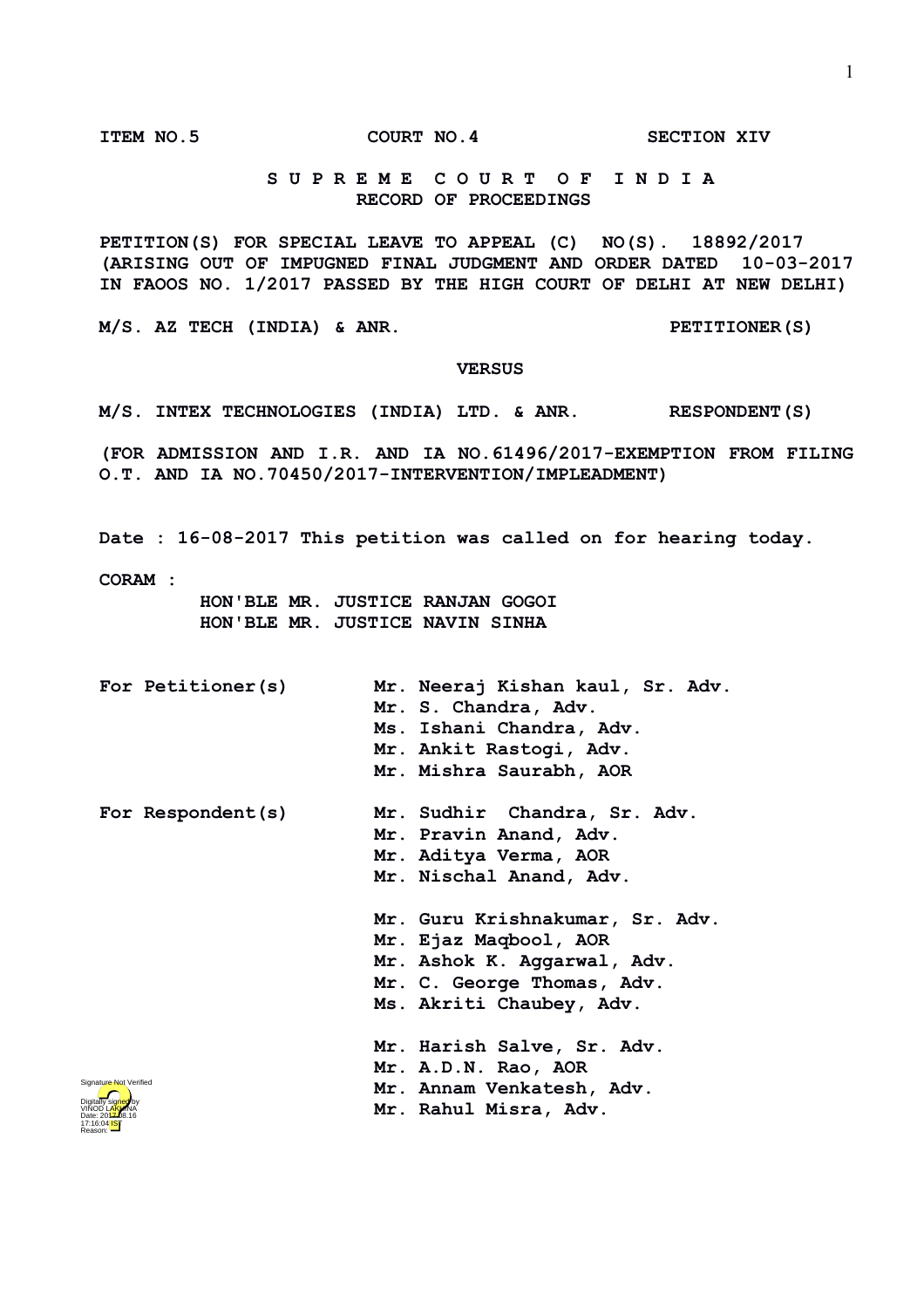**UPON hearing the counsel the Court made the following O R D E R**

**1. The order challenged in the present Special Leave Petition is an interim order passed in a suit. We request the High Court of Delhi to dispose of the suit as expeditiously as it is possible. But on merits we decline to interfere. We make it clear that all findings, observations, etc. recorded in the orders of the learned single judge and the Division Bench of the High Court of Delhi will not be taken into account at the time of consideration of the suit on merits.**

**2. The Special Leave Petition as also all pending applications therein including the application for impleadment is disposed of in the above terms.**

**3. In the present Special Leave Petition (No.18892 of 2017) on 31st July, 2017, this Court passed the following order:**

> **" Having read the order of the High Court of Delhi dated 10th March, 2017 passed in FAO(OS) No.1/2017 we find that it is virtually a decision on merits of the suit. We wonder if the High Court has thought it proper to write such an exhaustive judgment only because of acceptance of the fact that the interim orders in Intellectual**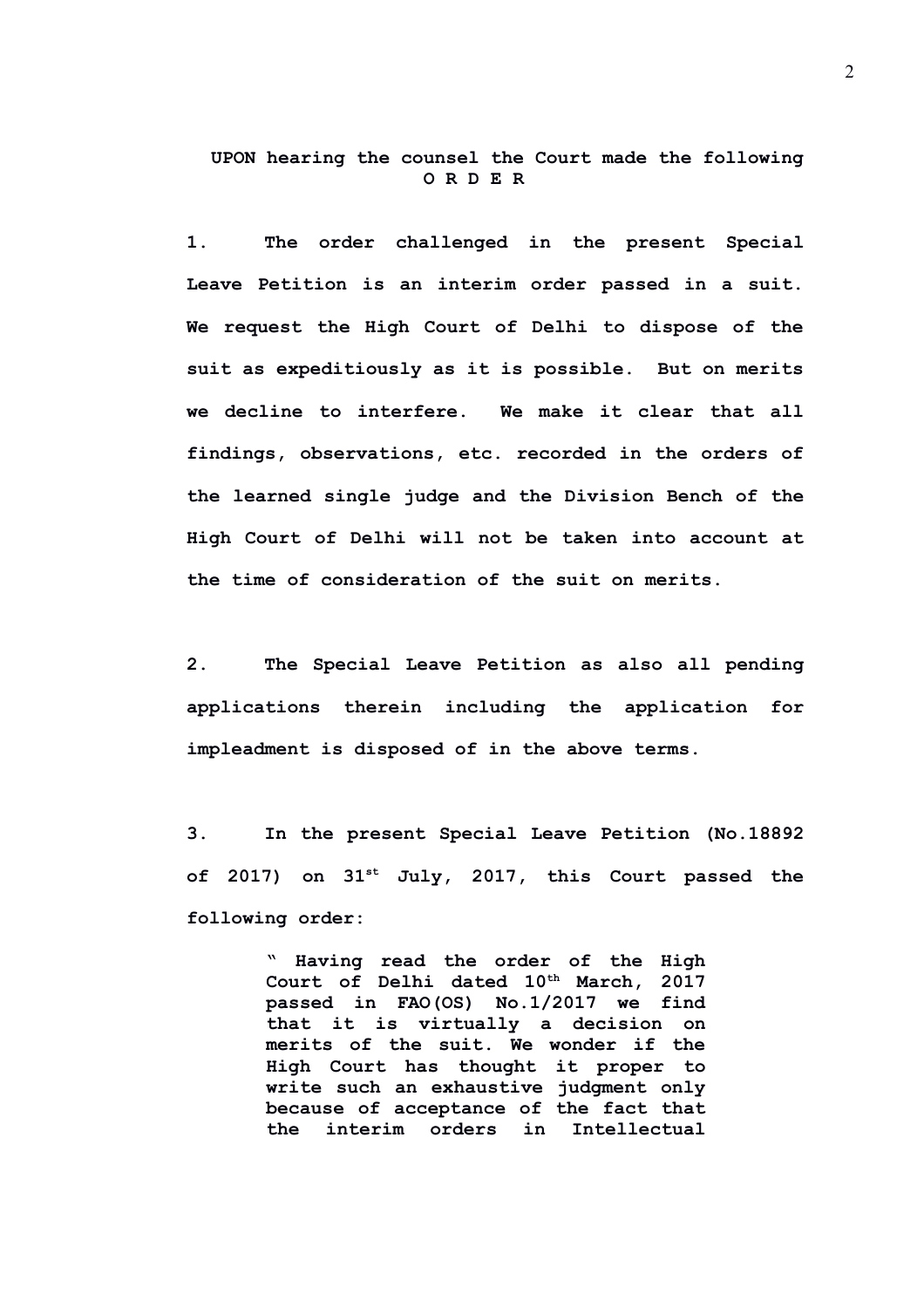**Property Rights (IPR) matters in the Delhi High Court would govern the parties for a long duration of time and disposal of the main suit is a far cry. This is a disturbing trend which we need to address in the first instance before delving into the respective rights of the parties raised in the present case. We, therefore, direct the Registrar General of the Delhi High Court to report to the Court about the total number of pending IPR suits, divided into different categories, in the Delhi High Court; stage of each suit; and also the period for which injunction/interim orders held/holding the field in each of the such suits. The Registrar General of the Delhi High Court will also indicate to the Court what, according to the High Court, would be a reasonable way of ensuring the speedy disposal of the suits involving intellectual property rights which are presently pending.** 

**We will expect the Registrar General of the Delhi High Court to report to the Court within two weeks from today, latest by 14th August, 2017. The matter will be listed again on 16th August, 2017 on which date the Court will not only consider the report to be filed by the Registrar General of the Delhi High Court but also the specific issues that have been raised by the parties in the present case."**

**4. Pursuant to the aforesaid order, an interim report has been submitted by the Registrar General of the Delhi High Court which we have duly perused and considered. Shri Harish Salve, learned Senior Counsel who has appeared for the Delhi High Court has also been**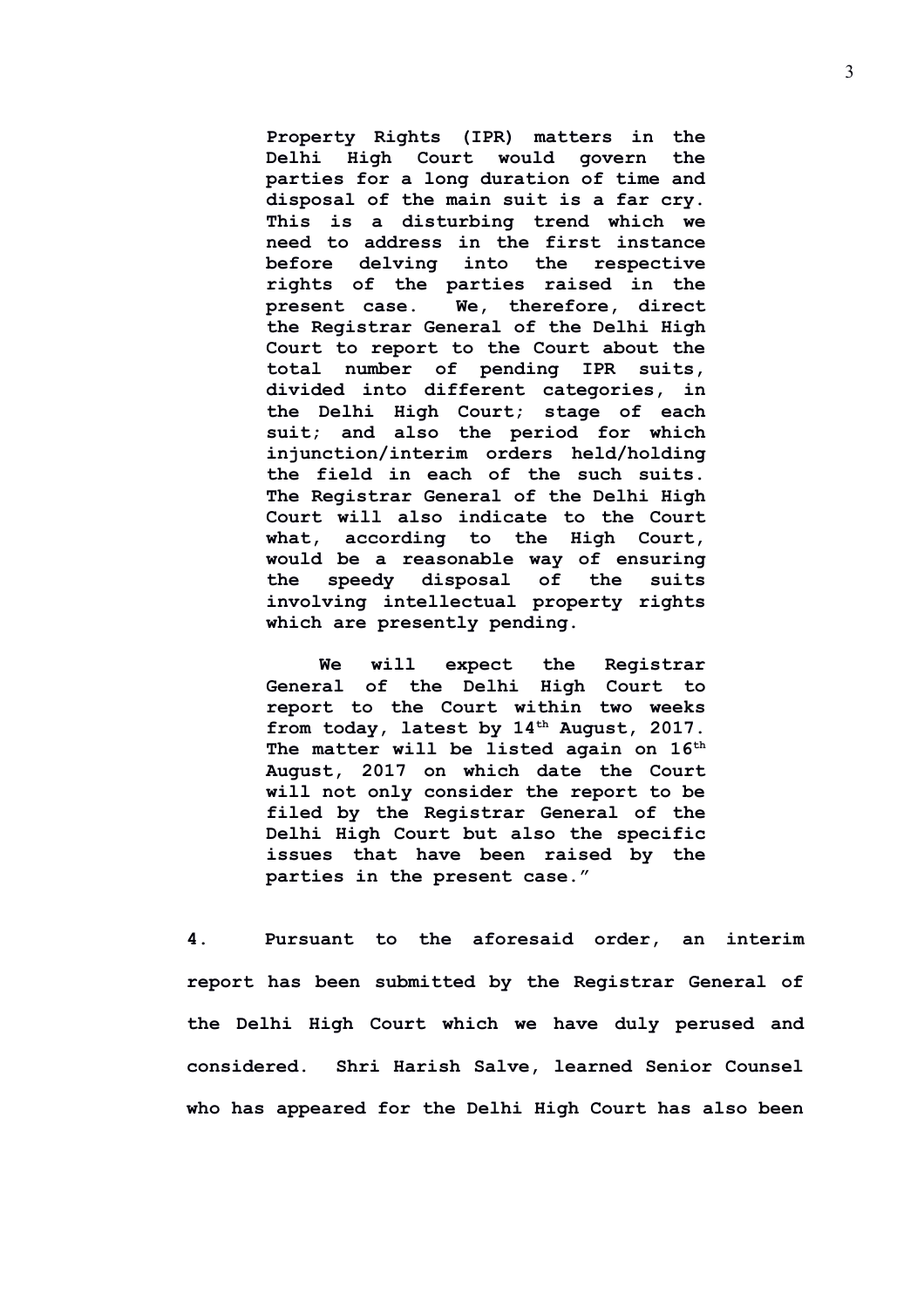**heard.** 

**5. At the very outset, we make it clear that the present order should not be perceived to be any kind of interference in the administration of the Delhi High Court but has to be construed to be an effort on the part of the Judiciary as an institution to work out ways and means to dispose of long pending contested civil suits throughout the country for which purpose the Delhi High Court and, particularly, the IPR matters has been taken as the yardstick. The Hon'ble Judges of the Delhi High Court have to work out ways and means for effective disposal of the IPR matters before it so that a model for disposal of civil suits can be culled out from the ways and means adopted by the Delhi High Court which can form the basis of an uniform action plan for the rest of the country.** 

**6. Having made the position clear, we now direct registration of a suo motu writ petition titled as "Re-Case Management of Original Suits".**

**7. We request the Registrar General of the Delhi High Court to submit periodical reports of the work**